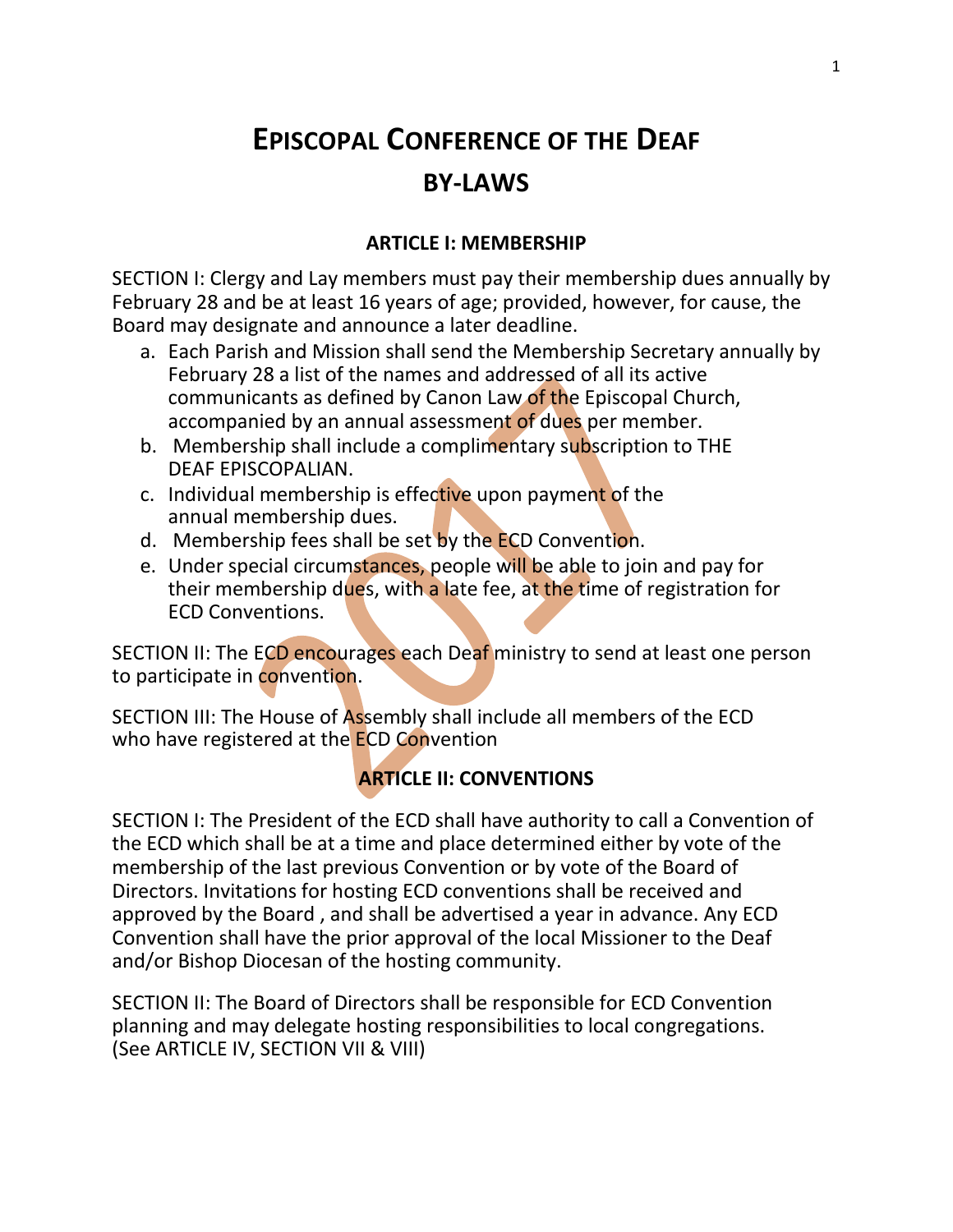SECTION III: The Secretary of the ECD shall make a list of all members present at a Convention according to the several classifications set forth in this Constitution and By-Laws, with their respective missions, parishes, or separate congregations.

SECTION IV: The Membership Secretary or replacement appointed by the President shall confirm the membership status of registrants at the time of Convention.

SECTION V: Each ECD Convention shall

- a. Consist of the House of Assembly. A 2/3 majority of those voting shall be necessary for a decision.
- b. Give one vote to each member of the House of Assembly.

SECTION VI: A quorum shall be necessary before a Convention may legally be called to order. A quorum shall consist of 3 clergy members entitled to vote in the House of Assembly and 4 Lay members entitled to vote in the House of Assembly.

SECTION VII: The Secretary of the ECD may nominate an Assistant Secretary, who shall assist the ECD Secretary during the Convention in the preparation of the minutes and in such other duties deemed necessary.

SECTION VIII: The reports of all officers and committees shall be in the hands of the Secretary of the ECD Convention on the opening day of each Convention. Reports will be distributed prior to business sessions at which they are to be made. Reports, except budget, may be made by title only, with the person making the report available on the floor for answering questions related to the report.

SECTION IX: A Nominating Committee shall be appointed by the President and approved by the Board of Directors This committee shall prepare a slate of officers eligible and willing to serve, and shall distribute this list to the membership one day before the election. Nominations may also be made from the floor at such a Convention, provided the nominee is present at the time of the nomination or sends a letter or email or makes a phone call by voice or VP or any other effective communication device to the chair of the Nominating Committee stating his/her willingness to serve if elected.

SECTION X: The President, with the approval of the Board of Directors, shall at each Convention appoint members of various committees . Members of the Convention may be assigned to a committee of their request.

SECTION XI: Robert's Rules of Order Revised (Current Edition) shall govern the proceedings of this corporation in Convention in all cases not provided for in these by-laws.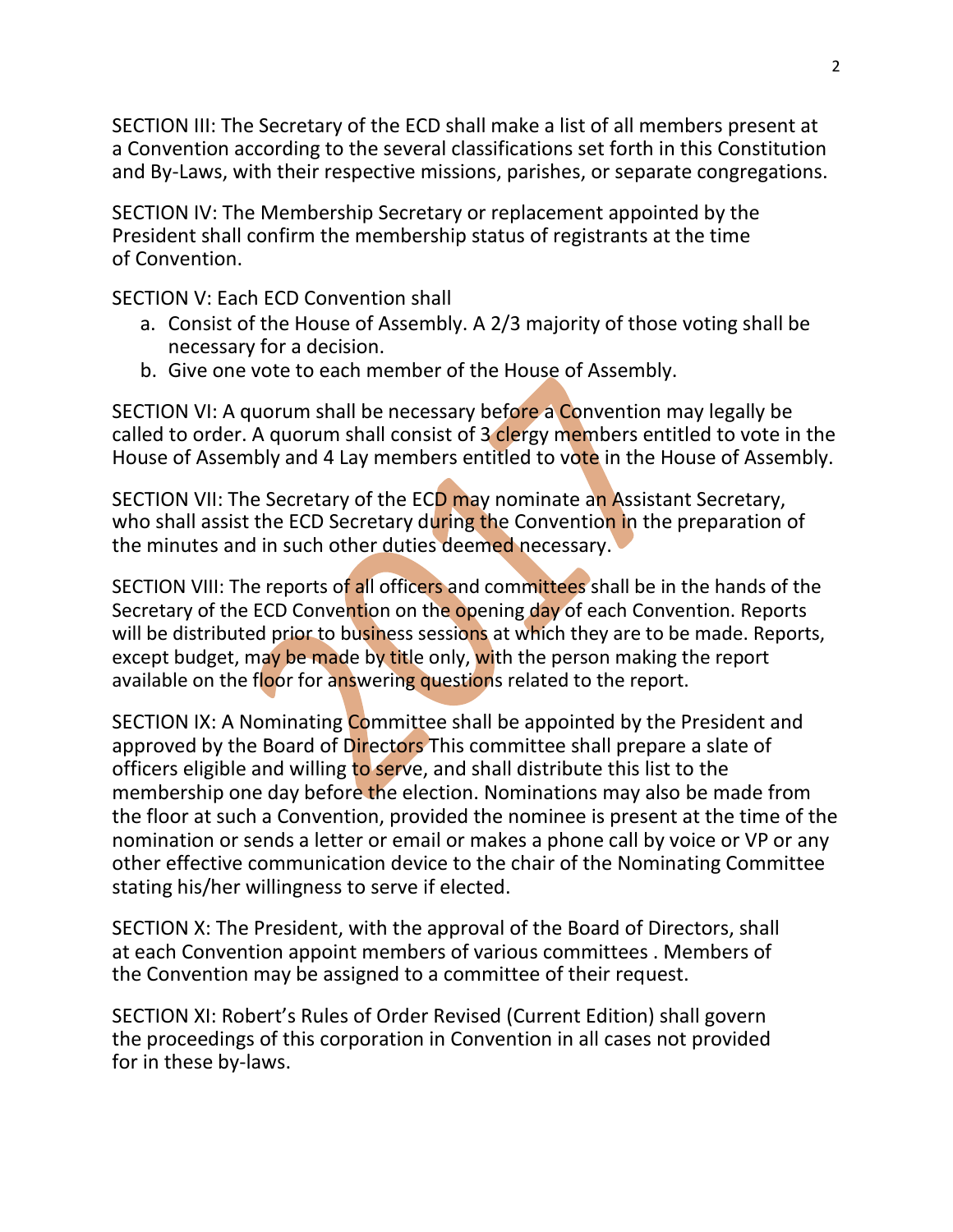#### **ARTICLE III: OFFICERS' DUTIES AT CONVENTION**

SECTION I: The President shall give a summary of his/her activities to the ECD at each of its Conventions. He/she shall give an address at each Convention in which he/she shall make any recommendations that he/she believes to be necessary to broaden the work of the ECD and to add to the effectiveness of the Church's ministry to Deaf people. The President's address may contain his/her summary of activities, which shall then be accepted in lieu of a separate written report. The President may appoint a committee to study his/her address and to report back to the Convention for the purpose of making recommendations to be acted upon by the Convention.

SECTION II: The Treasurer shall submit to each Convention of the ECD a written report showing all money and other property received by him/her, and the manner in which he/she has disbursed or disposed of the same. The Treasurer shall submit reports to the membership as often as deemed necessary by the Board of Directors.

SECTION III: The Secretary shall keep the membership of the ECD informed of the proceedings in the Convention and Board meetings. Prior to the adjournment of Convention, the Board will designate a person to collect the Minutes, reports and other information to be included in the Proceedings. That person will be authorized to collate, edit and have printed a quantity (to be decided by the Board according to need) of the Proceedings and distribute the copies to the member churches of the ECD, the clergy of the ECD, and such other persons and agencies as shall be decided by the Board. The schedule for distribution of the Proceedings shall be 90 days before the convention or on a date approved by the ECD Board.

## **ARTICLE IV: FINANCES**

SECTION I: The Board of Directors shall have general supervision of the funds of the ECD. The annual budget and all depositories and investments proposed by the Treasurer shall be subject to the approval of the Board.

SECTION II: All expenditures by the Treasurer and the Board of Directors which are not in the approved annual budget or are in excess of the budgeted amount must be authorized by a majority vote of the Board.

SECTION III: The ECD shall be bonded in an amount fixed by the Board of Directors with Corporate Surety provided by the Executive Council of the Episcopal Church.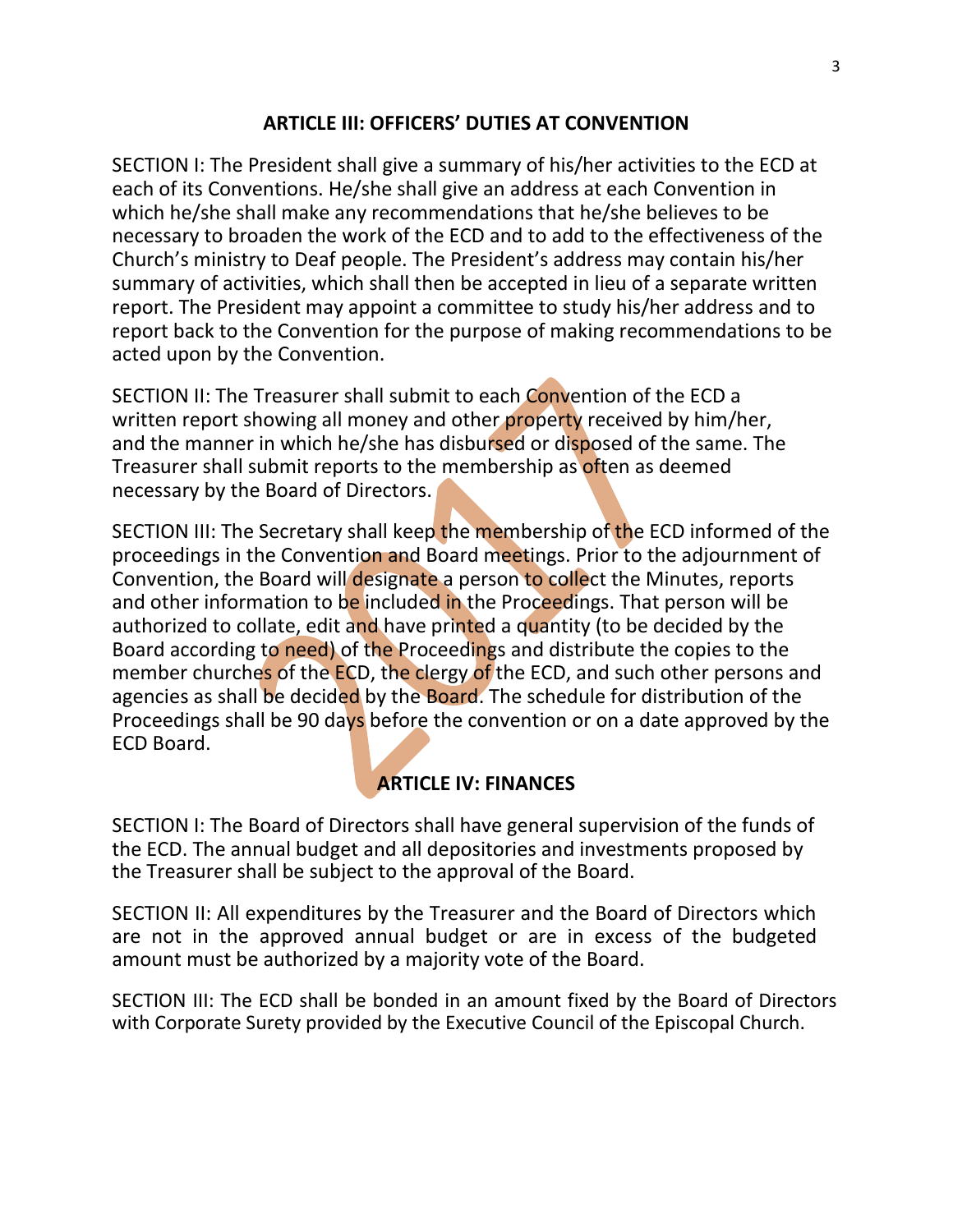SECTION IV: Withdrawals from the checking account may be by the President, the Vice President, or the Treasurer. Withdrawals in excess of \$10,000 require the approval of the ECD Board.

SECTION V: With the approval of the Board of Directors, the Treasurer may open various accounts in addition to the main checking account and make such other investments as may be expedient for security or optimum financial return. However, all transactions between these subsidiary accounts and investments shall be made through the checking account, with all external receipts and disbursements to be made through this checking account, with the exception that special purpose checking accounts may be specifically authorized by the Board of Directors for limited and specific use.

SECTION VI: At the close of each fiscal year the accounts of the Treasurer shall be audited by a Certified Public Accountant. At the change of Treasurers, accounts must be audited by a CPA.

SECTION VII: The host committee of an ECD Convention may be allocated a grant for advance expenses upon submission of an acceptable budget, the amount being fixed by the Board of Directors, who shall have oversight of the expense of each Convention.

SECTION VIII: At the close of an ECD Convention a complete financial report must be submitted within 90 days to the Board of Directors by the local Convention committee. Any profit shall be divided equally between the host organization and the ECD. Any deficit shall be borne by the ECD, provided that

- a. The local Convention committee submitted a budget to the Board of Directors, and
- b. Any expenses over the budget were approved by the President or the Board of Directors.

## **ARTICLE V: THE DEAF EPISCOPALIAN**

SECTION I: The official publication of the ECD shall be THE DEAF EPISCOPALIAN which shall be governed and administered by the Board of Directors.

SECTION II: The Editor of THE DEAF EPISCOPALIAN shall be appointed by the Board of Directors. He/she shall have responsibility to the Board for laying out, editing, and preparing THE DEAF EPISCOPALIAN for publication. His/her normal expenses shall be paid by the Board, and his/her ECD and General Convention expenses shall be on the same basis as the Board members. Receipts from subscriptions shall go to the ECD treasury.